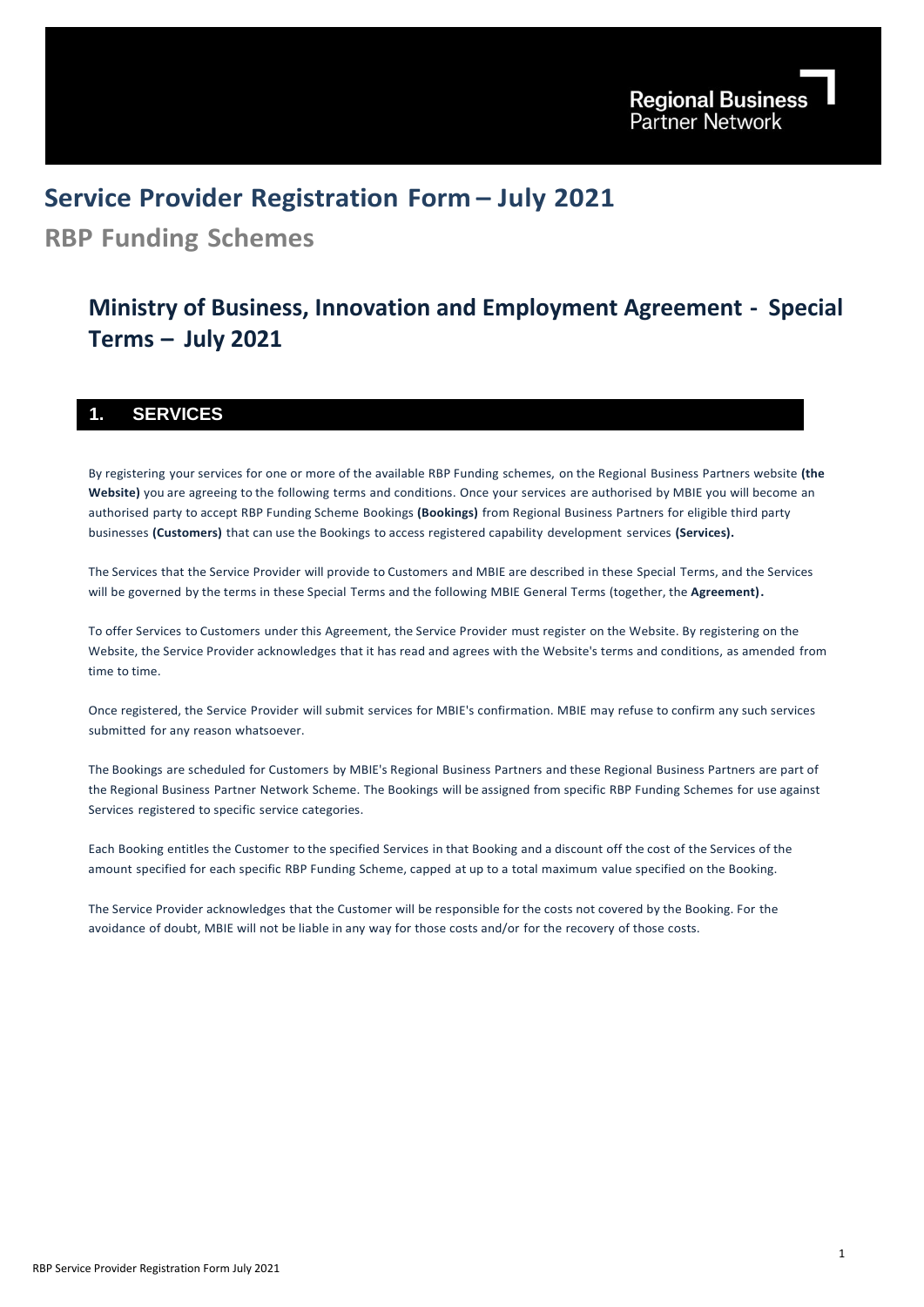## **Description of Services to Customers**

The Customers may acquire Services as listed on theBooking from the Service Provider.

If the Service Provider wishes to add additional and/or new services to the Website, the Service Provider must log a request on the Website. Any such request shall besubject to MBIE's confirmation and MBIE may refuse to confirm any request for any reason whatsoever.

If the Service Provider wishes to remove any Service listed on the Website, it can do so on the Website or the Service Provider can log a request directly with MBIE, who will process the removal.

For the avoidance of doubt, a written variation is not required to change the services offered by the Service Provider under this Agreement, as the Website will manage the process.

## **Description of Servicesto MBIE**

The Service Provider will provide MBIE with: (a) invoices that contain information on the Services provided to and attended by Customers, and {b) information in the form that meets MBIE's requirements (including any reasonable directions that MBIE may issue from time to time).

The Service Provider agrees that MBIE may immediately remove any Services or Service Provider listed on the Website by MBIE giving the Service Provider notice.

Where practicable, MBIE will discuss the removal of the Services with the Service Provider before issuing the notice.

MBIE's removal of any Services or Service Provider listed on the Website will not affect the validity of affected Bookings provided the Customer has already confirmed the relevant Booking, and the start date of the Booking has elapsed.

## **2. PAYMENTS**

| <b>BOOKING AMOUNT</b>                            | MBIE will pay the Service Provider for the Services provided to and attended by the Customer, up<br>to the discount specified for the RBP Funding Scheme, and capped at the total maximum value<br>specified in the Booking (the Booking Amount).                                                                                                                                                                                                                                                        |
|--------------------------------------------------|----------------------------------------------------------------------------------------------------------------------------------------------------------------------------------------------------------------------------------------------------------------------------------------------------------------------------------------------------------------------------------------------------------------------------------------------------------------------------------------------------------|
| <b>CONDITIONS FOR</b><br><b>PAYMENT</b>          | MBIE will only pay the Service Provider the Booking Amount after the Service is provided to the<br>Customer and when the Service has been paid for in full by the Customer (when required). In<br>addition to the invoicing material provided by the Service Provider, MBIE may require additional<br>proof from the Service Provider that the Service Provider provided the Service to the Customer,<br>and MBIE may approach the Customer directly to validate any of the Service Provider's invoices. |
| <b>NO DISBURSEMENTS OR</b><br><b>OTHER COSTS</b> | MBIE's payment obligations under this Agreement are limited to the Booking Amount (plus GST).<br>For the avoidance of doubt, MBIE is not responsible to the Service Provider or any party for any<br>costs incurred by the Service Provider, the Customer or eligible third party businesses.                                                                                                                                                                                                            |
| <b>INVOICING</b>                                 | The Service Provider will invoice MBIE on a monthly basis for Services that have been provided to<br>Customer(s) in that month, and provide MBIE with any requested supporting documentation using<br>MBIE's required format.                                                                                                                                                                                                                                                                            |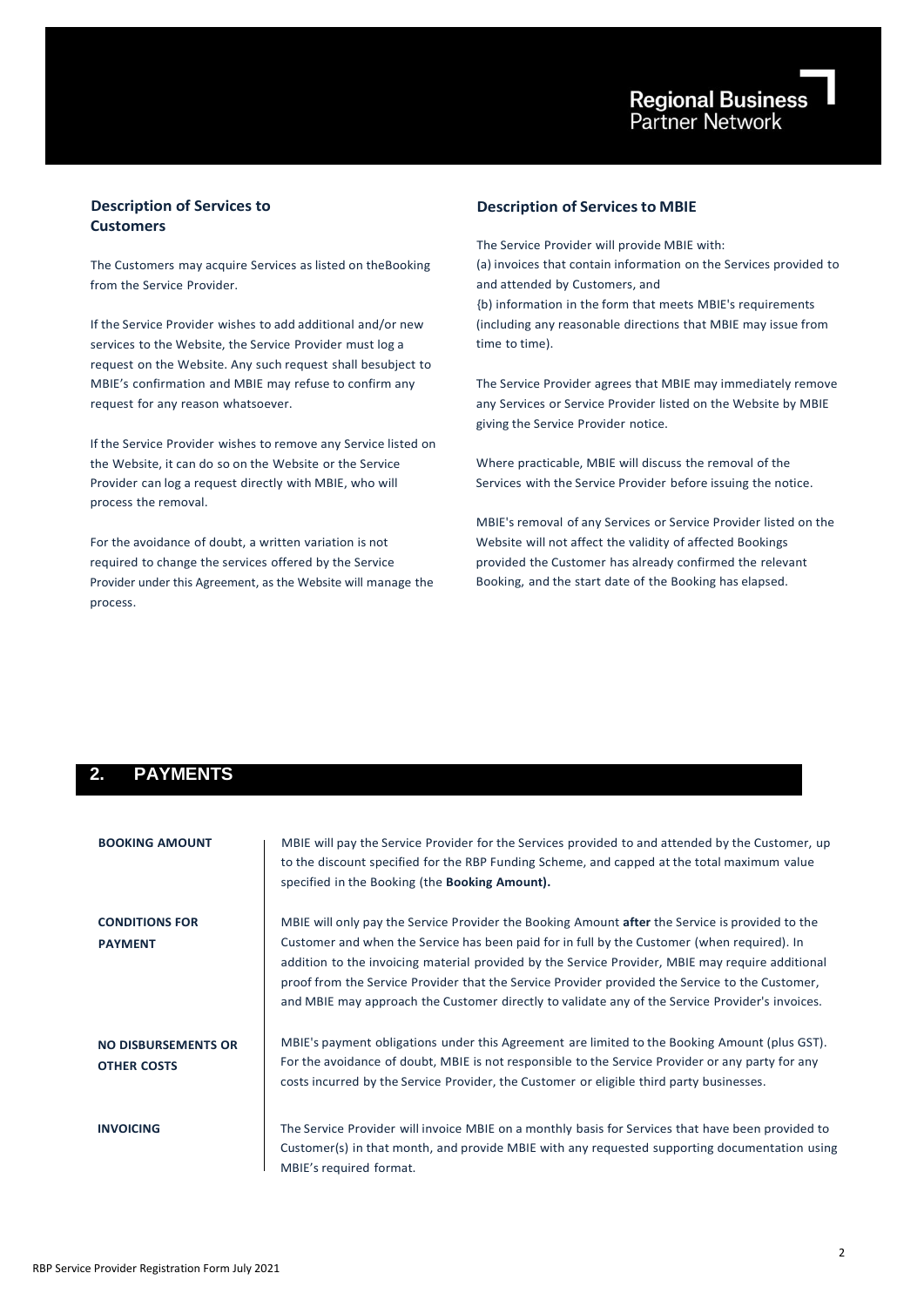## 3. **MBIE REPRESENTATIVE**

| <b>CONTACT DETAILS</b> | Telephone: 0800 287 467 / email: info@regionalbusinesspartners.co.nz |
|------------------------|----------------------------------------------------------------------|
| <b>POSTAL ADDRESS</b>  | Ministry of Business, Innovation and Employment                      |
|                        | 15 Stout Street, Wellington                                          |
|                        | 6011                                                                 |
|                        |                                                                      |

## 4. **OTHER TERMS**

In addition to clause 4 of the General Terms, MBIE may terminate this Agreement at any time by giving the Service Provider at least 2 week's written notice.

Upon termination, the Service Provider must not accept or attempt to accept, any Bookings or provide any Services, and the Service Provider will promptly advise each eligible third party business to return to the relevant Regional Business Partner for advice.

MBIE will continue to make payment for Bookings completed where the Services have already been provided up to the date that this Agreement is terminated, provided the Customer's payment and attendance has been confirmed.

MBIE may revise these Special Terms from time to time and the most current version will always be on the Website. MBIE will notify the Service Provider of any revisions and these revisions will take effect two weeks after notice is given. By continuing to provide Services, the Service Provider agree to be bound by the revised Terms.

## No Minimum Business

The Service Provider acknowledges that this Agreement does not guarantee the Service Provider any minimum level of business from MBIE or eligible third party businesses.

## General Terms

MBIE's General Terms form part of this Agreement. By signing these Special Terms the Service Provider agrees to provide the Services on the basis of the General Terms and these Special Terms. In the event of a conflict between the Special Terms and the General Terms, these Special Terms will apply.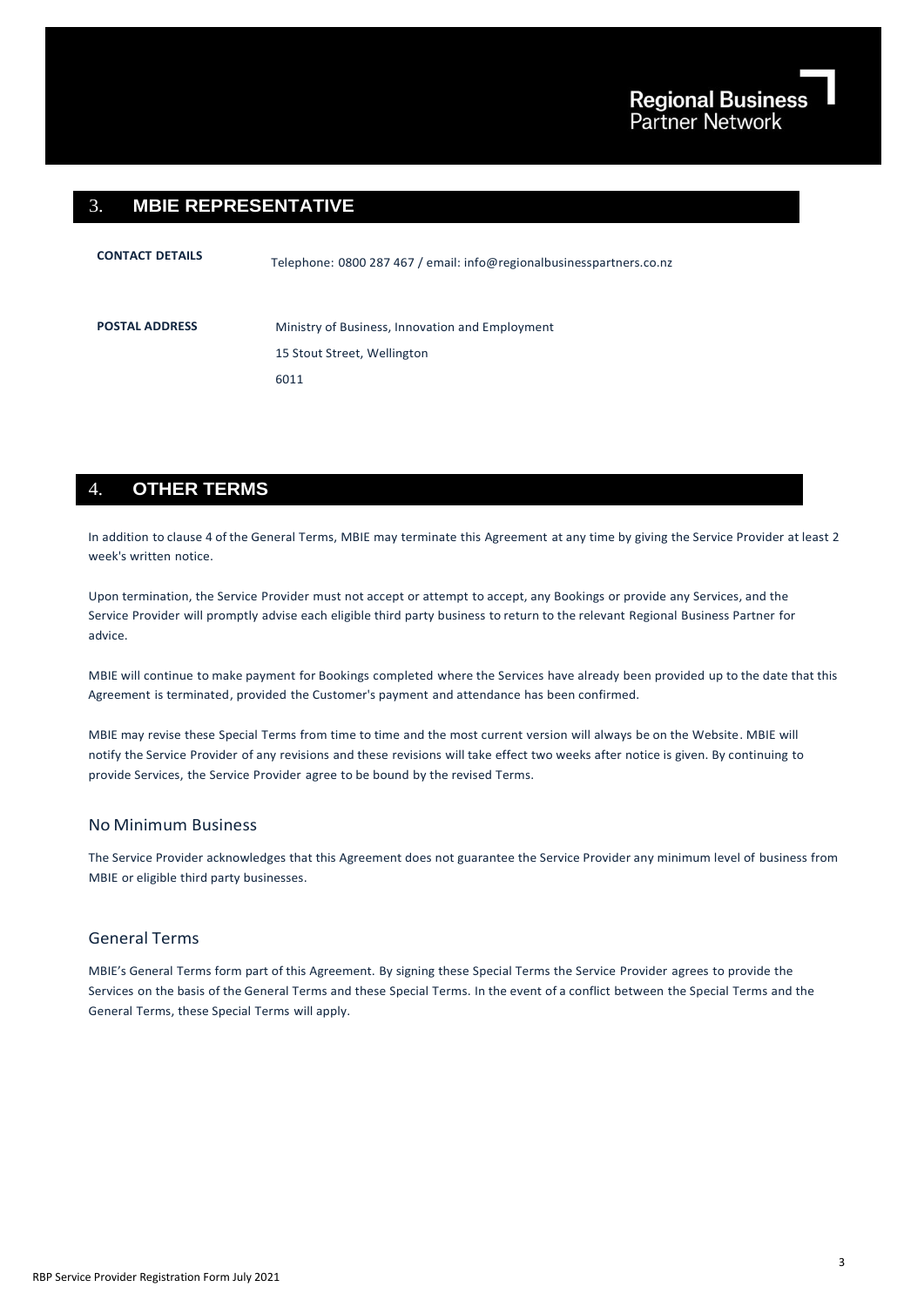## **MINISTRY OF BUSINESS, INNOVATION AND EMPLOYMENT - RBP FUNDING SCHEMES GENERAL TERMS**

- **1. Provision of Services** 2.5
- 1.1 The Service Provider will provide the Services:
	- (a) in a competent, efficient and professional manner;
	- (b) in accordance with best industry practice; and
	- (c) in compliance with all applicable laws.
- 1.2 The Service Provider shall provide writtenreports in response to all reasonable requests by MBIE relatingto any matter associated with the Services.
- 1.3 The principal contact for the Service Provider's personnel with regard to the Services is the person named as the Service Provider Contact Person in the Regional Business Partner Network Website [\(www.regionalbusinesspa](http://www.regionalbusinesspartners.co.nz/) [rtners.co.nz\)](http://www.regionalbusinesspartners.co.nz/) **(the Website).**
- 1.4 The MBIE representative who will liaise with the Service Provider's personnel is set out in section 3 ofthe Special Terms.
- 1.5 The Service Provider warrants and represents to MBIE that it, and any of its personnel or the personnel of its sub-contractors, are appropriately qualified to provide the Services. The Service Provider will, if required by MBIE, produce appropriate evidence of such qualifications and experience. Any personnel who are not, in the reasonable opinion of MBIE, suitably qualified or experienced to provide the Services must not be used by the Service Provider to provide the Services.
- 1.6 Where any personnel of the Service Provider, or any personnel of any sub-contractor of the Service Provider, commits or demonstrates, in the reasonable opinion of MBIE, any misconduct incompetence or negligence in performing the Services, or does not perform the Services to MBIE's satisfaction, MBIE may direct the Service Provider to remove that personfrom performing the Services, and the Service Provider must ensure that person is immediately removed from performing the Services.
- **2. Payment**
- 2.1 MBIE will pay the Booking Amount to the Service Provider in accordance with the Special Terms.
- 2.2 If the Service Provider breaches any provision of this agreement, or fails to provide the Services to a reasonable standard, MBIE may, in its discretion, withhold payment of the Booking Amount or reduce the Booking Amount payable, while the breach or failure continues or is not remedied.
- 2.3 The exercise by MBIE of its right under clause 2.2 of these General Terms does not prevent MBIE from exercising its rights to terminate this Agreement under clause 4 of these General Terms.
- 2.4 Any invoice for payment provided by the Service Provider must, in addition to the requirements of the Special Terms, specify the amount payable, and reasonable detail of the Services delivered during therelevant period.
- MBIE will pay each invoice for the Booking Amount rendered by the Service Provider by lodgement to a designated bank account held in the name of the Service Provider.
- 2.6 MBIE will pay each invoice on or before the 20th day of the month following receipt of that invoice from the Service Provider and in accordance with the Special Terms. MBIE may set off from any Booking Amount payment any amount then due from the Service Provider to MBIE.
- 2.7 Any payment due to be made on a day which is not aday on which registered banks are open for general banking in Wellington, will be made on the next day on which registered banks are open for general banking in Wellington.
- 2.8 MBIE will not be required to pay the Service Provider's invoices where the Service Provider hasnot provided MBIE with all documents and information required under this Agreement.
- 2.9 If any withholding taxes are payable in relation to the Services, MBIE may deduct the amount so payable inaccordance with law.

#### **3. Promotion and advertising**

- $3.1$ The Service Provider will not conduct any advertising campaigns or promotional activities that refer to MBIE's involvement with the Services without the prior written consent of MBIE.
- 3.2 Where requested by MBIE, the Service Provider willuse its best endeavours to ensure that MBIE is promoted in all media reporting and other material related to the Services.
- 3.3 Unless otherwise authorised in writing by MBIE, the Service Provider does not have any rights to use the MBIE name, logo, or other trademarks or intellectual property in any manner.
- 3.4 Unless authorised in writing the Service Provider shall not make any public statement or comment on behalf of MBIE.
- 3.5 The Service Provider shall not at any time take any steps to bring the reputation or good standing of MBIE, its trademarks, New Zealand industry in general , or the Government of New Zealand. into disrepute and shall ensure that its permitted subcontractors are not involved in any activity of this nature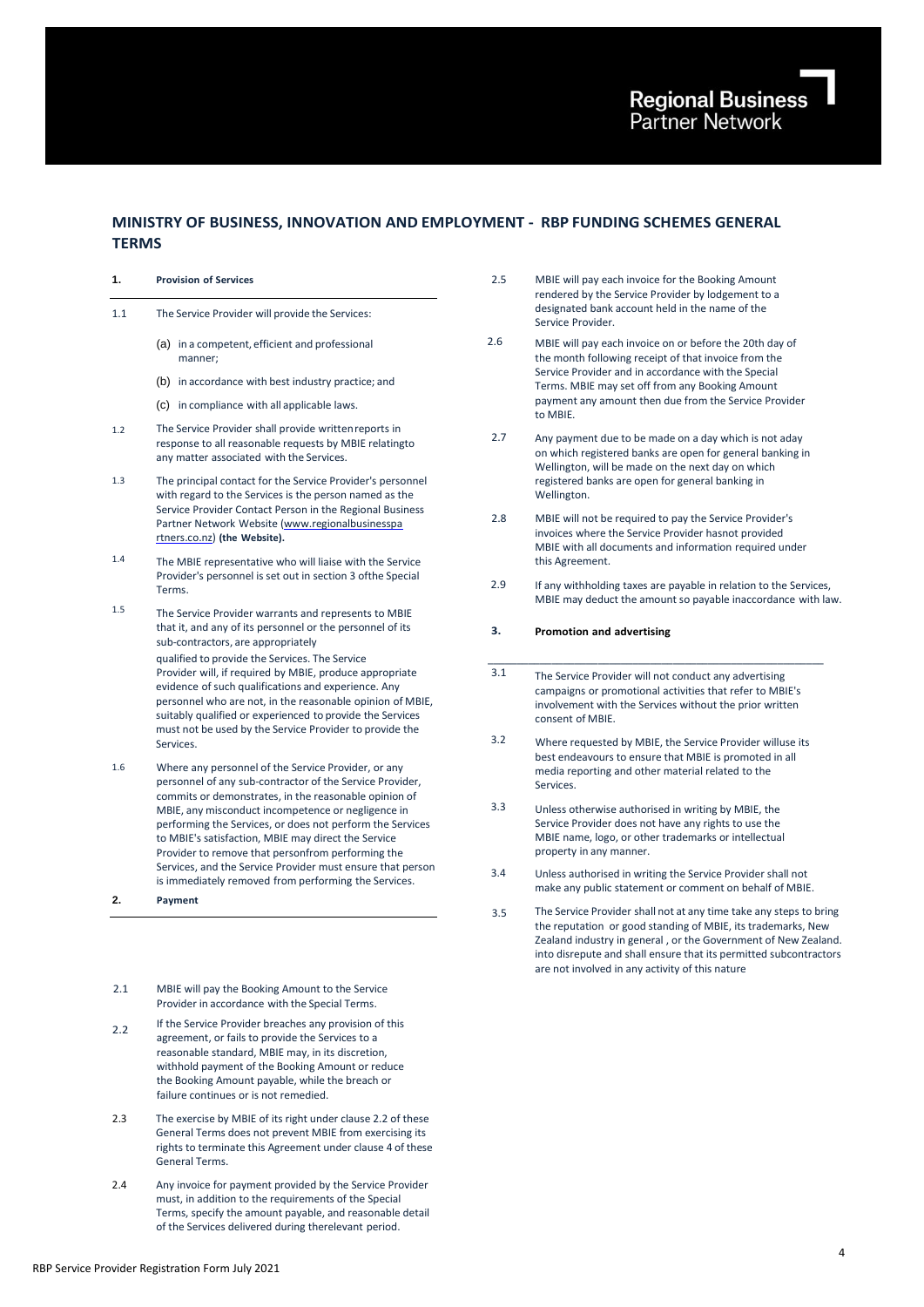## **4. Termination and consequences oftermination 5. Intellectual property**

- 4.1 This Agreement will commence on the date MBIE authorises the Service Provider's Services on the Website and will continue in force until it is terminatedin accordance with its terms.
- 4.2 Either MBIE or Service Provider may in its absolute discretion terminate this Agreement and all rights and obligations hereunder by giving at least two weeks' notice in writing to the other party.
- 4.3 MBIE may in its absolute discretion terminate this Agreement and the engagement of the Service Provider immediately by notice in writing:
	- (a) if the Service Provider breaches this Agreement and fails to remedy that breach within seven days of receiving written notice to do so;
	- (b) if the parties are unable to resolve a dispute after concluding the dispute resolution process in clause 9 of these General Terms;
	- (c) if the Service Provider or its personnel or subcontractors directly or indirectly engages in conduct which in the opinion of MBIE is likely to negatively impact the reputation or image of MBIE, or business generally;
	- (d) if the Service Provider is unable to pay its liabilities when due or makes an assignment forthe benefit of its creditors, or becomes bankruptor insolvent, or goes into liquidation or has a receiver, receiver and manager, statutory manager, trustee, administrator or other similar official appointed in respect of the Service Provider's property or any part of it, or passes a resolution for winding up;
	- (e) if a warranty made by the Service Provider under this Agreement is not true and correct; or
	- (f) if the Service Provider provides any information to MBIE in accordance with this Agreement that is not true and correct in all material respects.
- 4.4

If this Agreement is terminated or expires, all rights and obligations of the parties shall terminate and no party is to have any claim against any other parties arising under or in connection with this Agreement,other than in relation to:

- (a) any breach of clauses 6 and 8 of the General Terms;
- (b) any breach of this Agreement occurring before termination or expiry;
- (c) any indemnification claim under clause 9.4 or 10.3 of the General Terms; or
- (d) any other provision of this Agreement intended to continue after termination or expiry.

- 5.1 Each party agrees that it retains ownership of any intellectual property rights owned by it at the commencement of this Agreement and all improvements or modifications made to them under this Agreement.
- 5.2 Each party agrees that any intellectual property rightsin materials developed by them during the course of this Agreement will be owned by the party that developed those materials and the other party shall not have any claim over such intellectual property rights.

### **6. Confidential Information**

6.1

### **Permission to release Confidential Information**

Each Party undertakes not to use or disclose the other Party's Confidential Information to any person or organisation other than:

- (a) to the extent that use or disclosure is necessaryfor the purposes of providing the Services;
- (b) if the other Party gives prior written approval to the use or disclosure;
- (c) if the use or disclosure is required by law (including under the Official Information Act 1982)or parliamentary convention; or
- (d) if the information has already become public, other than through a breach of the obligation of confidentiality by one of the Parties.

#### 6.2 **Obligation to inform staff**

Each Party will ensure that their Personnel:

- (a) are aware of the confidentiality obligations in this Agreement; and
- (b) do not use or disclose any of the other Party's Confidential Information except as allowed bythis Agreement.

#### **7. Governance and compliance**

- 7.1 The Service Provider will establish internal policies and procedures to ensure its directors, trustees, managers and employees will act at all times consistently with best management practices and practices of corporate governance, including (but notlimited to) practices as to:
	- (a) completion and retention ofrecords and accounts;
	- (b) identifying, disclosing and preventing possible conflicts of interest;
	- (c) honestly, properly and ethically using the Service Provider's information, assets and property; and
	- (d) complying with all applicable laws and regulations.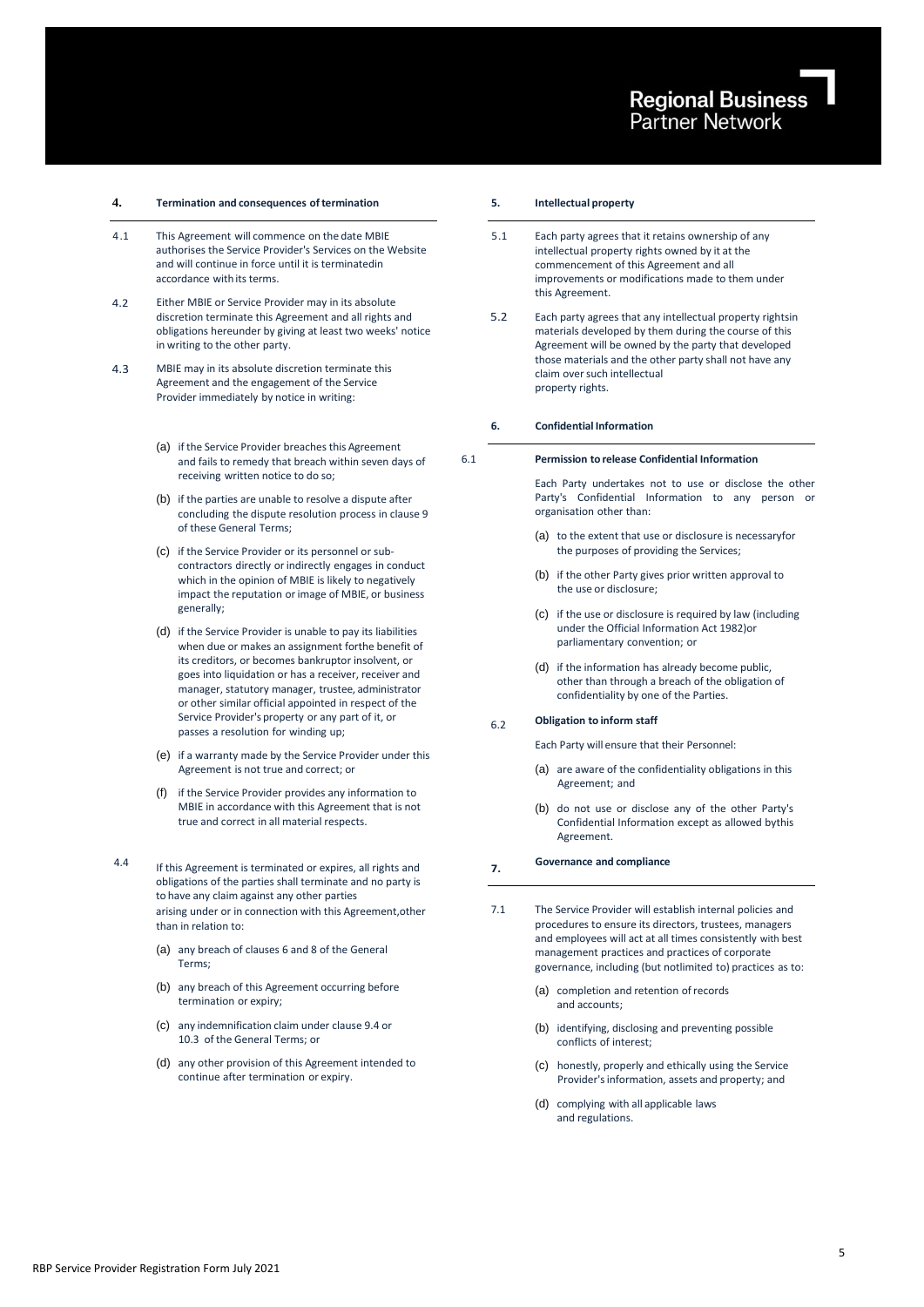## 7.2 The Service Provider must ensure that:

(a) it provides and maintains a safe

### working environment;

- (b) it complies with all applicable New Zealand legislation including (without limitation) the Healthand Safety at Work Act 2015 and all regulations, standards and codes;
- (c) the people performing the Services are competent in health and safety matters and thatthey, at all times, identify and exercise all necessary precautions for the health and safetyof all persons; and
- (d) it performs appropriate health, safety and environmental risk assessments and implements any necessary preventative controls prior to providing the Services.

#### 8. **Disclosure**

8.2

- 8.1 The Service Provider acknowledges that it may be necessary or appropriate for MBIE to disclose confidential information concerning the Service Provider, the Services (or part thereof), or this Agreement (or part thereof):
	- (a) pursuant to the Official Information Act 1982; or
	- (b) in publicly notifying any approval by MBIE's chief executive of this Agreement; or
	- (c) otherwise pursuant to public law or other legal obligations.

MBIE may consult with the Service Provider before

deciding to disclose the information for the purposes described in paragraphs (a) to (c) of clause 8.1 of the General Terms, in order to ascertain any objections the Service Provider may have to the disclosure of any of the information. The Service Provider acknowledges, however, that it is for MBIE to decide,in its absolute discretion, whether it is necessary or appropriate to disclose the information for any of the purposes outlined in clause 8.1. MBIE will act in goodfaith in disclosing any of the information.

8.3 The Service Provider must notify any third party who supplies information to the Service Provider for the purpose of assisting the Service Provider to carry outthe Services, that it may be necessary or appropriatefor MBIE to disclose the information for the purposesdescribed in paragraphs (a) to (c) of clause 8.1 of theGeneral Terms.

### **9. Resolving Disputes**

#### 9.1 **Steps to resolving disputes**

The Parties agree to use their best endeavours to resolve any dispute or difference that may arise underor in connection with this Agreement. The following process will apply to disputes:

- (a) a Party must notify the other if it considers a matter is in dispute.
- (b) the Service Provider contact person and the MBIE representative will attempt to resolve thedispute through direct negotiation.
- (c) if the Service Provider contact person and the MBIE representative have not resolved the dispute within 10 Business Days of notification, they will refer it to the Parties' senior managers, or equivalent, for resolution.
- (d) if the senior managers, or equivalent, have not resolved the dispute within 10 Business Days of it being referred to them, the Parties shall refer the dispute to mediation under clause 9.2 or some other form of alternative dispute resolution.
- 9.2 If a dispute is referred to mediation under this clause 9.2, the mediation will be conducted:
	- (a) by a single mediator agreed by the Parties, or if they cannot agree, appointed by the Chair of the Resolution Institute;
	- (b) on the terms of the Resolution Institute standard Mediation Agreement (New Zealand version); and
	- (c) at a fee to be agreed by the Parties, or if they cannot agree, at a fee determined by the Chair ofthe Resolution Institute.
- 9.3 Each Party will pay its own costs of mediation under clause 9.2.

#### 9.4 **Obligations during a dispute**

If there is a dispute, each Party will continue to perform its obligations under this Agreement as far aspractical given the nature of the dispute.

#### 9.5 **Taking court action**

Each Party agrees not to start any court action in relation to a dispute until they have complied with the process described in clause 9.1, unless court action isnecessary to preserve a Party's rights.

9.6 Each Party submits to the exclusive jurisdiction of the courts of New Zealand in relation to any dispute or difference arising out of or in connection with this Agreement, or any question about its existence, breach, termination or invalidity.